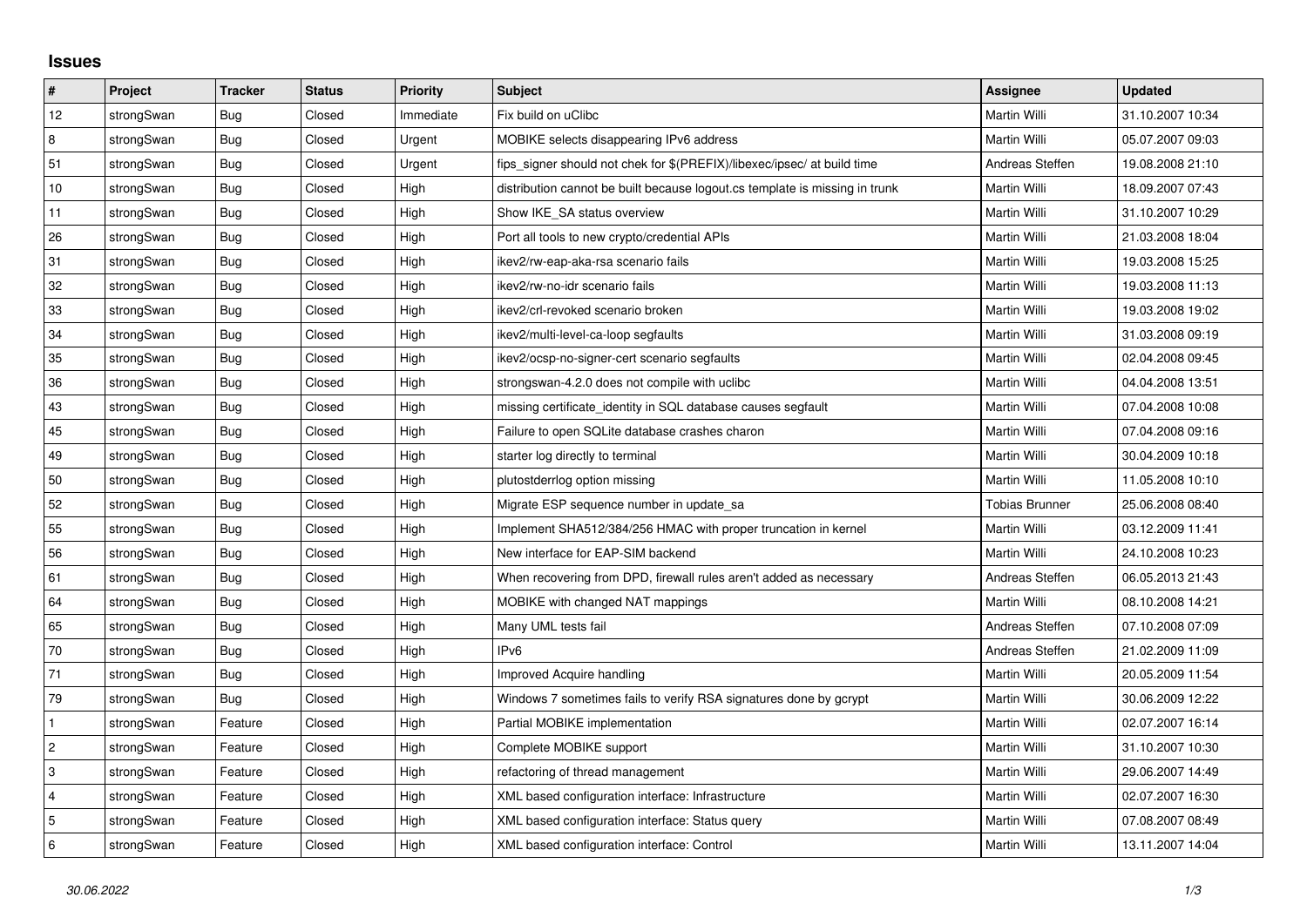| ∦              | Project    | <b>Tracker</b> | <b>Status</b> | <b>Priority</b> | <b>Subject</b>                                                         | Assignee              | <b>Updated</b>   |
|----------------|------------|----------------|---------------|-----------------|------------------------------------------------------------------------|-----------------------|------------------|
| $\overline{7}$ | strongSwan | Feature        | Closed        | High            | Relational database configurations/credentials                         | Martin Willi          | 02.04.2008 16:30 |
| 13             | strongSwan | Feature        | Closed        | High            | Implement a modular credential framework                               | Martin Willi          | 15.02.2008 09:36 |
| 14             | strongSwan | Feature        | Closed        | High            | Initiate/Terminate IKE_SAs                                             | Martin Willi          | 13.11.2007 14:04 |
| 15             | strongSwan | Feature        | Closed        | High            | Implement rauthentication using RFC4478                                | <b>Martin Willi</b>   | 30.11.2007 14:55 |
| 16             | strongSwan | Feature        | Closed        | High            | Generic plugin architecture                                            | <b>Martin Willi</b>   | 15.02.2008 09:37 |
| 17             | strongSwan | Feature        | Closed        | High            | Pluggable crypto modules                                               | Martin Willi          | 15.02.2008 09:36 |
| 18             | strongSwan | Feature        | Closed        | High            | Merge EAP-AKA module into trunk                                        | Martin Willi          | 13.12.2007 09:47 |
| 19             | strongSwan | Feature        | Closed        | High            | Include EAP-MD5 into trunk                                             | Martin Willi          | 13.12.2007 09:48 |
| 20             | strongSwan | Feature        | Closed        | High            | Pluggable fetcher plugins                                              | Martin Willi          | 18.02.2008 09:58 |
| 21             | strongSwan | Feature        | Closed        | High            | CRL support                                                            | <b>Martin Willi</b>   | 10.03.2008 18:40 |
| 22             | strongSwan | Feature        | Closed        | High            | OCSP support                                                           | Martin Willi          | 10.03.2008 18:41 |
| 24             | strongSwan | Feature        | Closed        | High            | Update doxygen documentation                                           | <b>Martin Willi</b>   | 22.02.2008 16:07 |
| 25             | strongSwan | Feature        | Closed        | High            | alternative crypto implementation                                      | <b>Martin Willi</b>   | 31.05.2008 09:49 |
| 27             | strongSwan | Feature        | Closed        | High            | Create a database API                                                  | Martin Willi          | 19.02.2008 15:16 |
| 30             | strongSwan | Feature        | Closed        | High            | Certificate caching                                                    | <b>Martin Willi</b>   | 02.04.2008 14:50 |
| 37             | strongSwan | Feature        | Closed        | High            | Hash and URL support for IKEv2                                         | <b>Tobias Brunner</b> | 18.04.2008 13:38 |
| 39             | strongSwan | Feature        | Rejected      | High            | Configuration support in Manager                                       | <b>Martin Willi</b>   | 04.07.2014 11:07 |
| 40             | strongSwan | Feature        | Closed        | High            | NetworkManager support                                                 | Martin Willi          | 22.08.2008 12:54 |
| 41             | strongSwan | Feature        | Closed        | High            | CFG attribute provider framework                                       | Martin Willi          | 16.04.2008 11:24 |
| 42             | strongSwan | Feature        | Closed        | High            | CFG attribute handler framework                                        | Martin Willi          | 28.04.2009 10:23 |
| 46             | strongSwan | Feature        | Closed        | High            | DNS resolving for hosts in ike_cfg                                     | Martin Willi          | 09.06.2008 09:34 |
| 47             | strongSwan | Feature        | Closed        | High            | <b>RNG API</b>                                                         | Martin Willi          | 16.04.2008 11:27 |
| 48             | strongSwan | Feature        | Closed        | High            | Parallel trustchain verification                                       | <b>Martin Willi</b>   | 16.04.2008 11:33 |
| 54             | strongSwan | Feature        | Closed        | High            | <b>EAP-Identity Server functionality</b>                               | Martin Willi          | 22.08.2008 12:55 |
| 59             | strongSwan | Feature        | Closed        | High            | Add additinal signal dependent parameter to bus                        | Martin Willi          | 29.07.2008 11:04 |
| 60             | strongSwan | Feature        | Closed        | High            | Implement draft-sheffer-ikev2-gtc-00 with PAM password verification    | <b>Martin Willi</b>   | 22.08.2008 12:59 |
| 73             | strongSwan | Issue          | Closed        | High            | StrongSwan IKEv2 CERT Payload missing first 0x30 byte of DER-encoding. | Martin Willi          | 06.05.2013 21:33 |
|                | strongSwan | Bug            | Closed        | Normal          | multiple copies of ca certificate in cache                             |                       | 07.04.2008 10:51 |
| 53             | strongSwan | Bug            | Closed        | Normal          | Printf handler for proposal t                                          | Martin Willi          | 12.06.2008 14:23 |
| 58             | strongSwan | Bug            | Closed        | Normal          | Please fix bashism in /src/ipsec/ipsec.in                              | Martin Willi          | 16.07.2008 09:08 |
| 62             | strongSwan | Bug            | Closed        | Normal          | ikev2 missing rekeying support not recognised                          | Martin Willi          | 14.11.2008 15:17 |
| 66             | strongSwan | Bug            | Closed        | Normal          | patch for alignment buffer on xscale ARM processor                     | Martin Willi          | 14.11.2008 15:35 |
| 214            | strongSwan | <b>Bug</b>     | Closed        | Normal          | OS X lacks sem_timedwait                                               | Martin Willi          | 20.08.2012 17:22 |